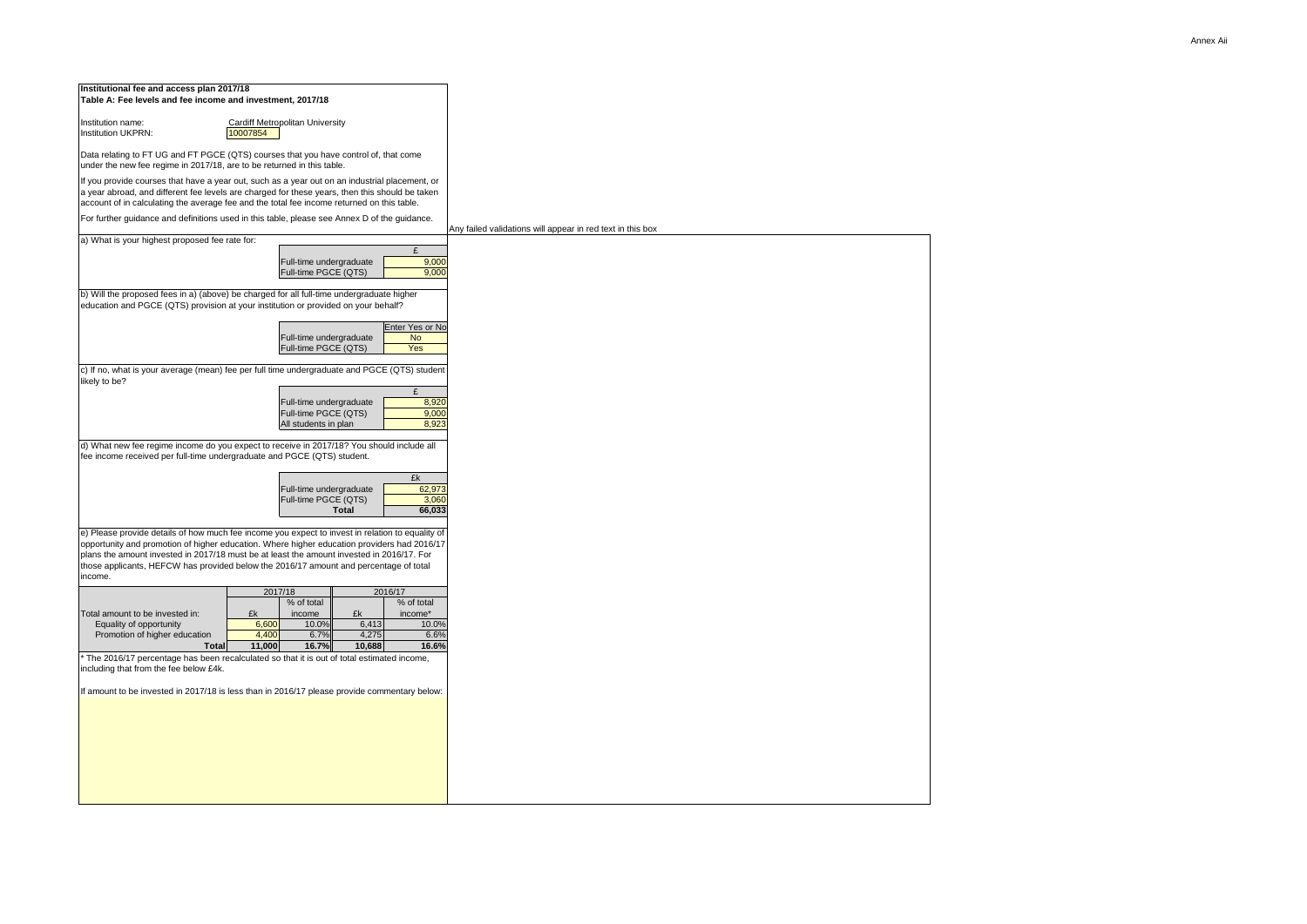#### **Institutional fee and access plan 2017/18 Table B: Fee and access plan income forecast expenditure, 2017/18**

#### **Guidance note**

#### [\\* http://www.hefcw.ac.uk/publications/circulars/circulars.aspx](http://www.hefcw.ac.uk/publications/circulars/circulars.aspx)

#### **2017/18 fee and access plan income forecast expenditure**

#### Measures to support individuals under represented in HE:

| Institutional fee and access plan 2017/18<br>Table B: Fee and access plan income forecast expenditure, 2017/18                                                                                                                                                                                                                                                                 |                         |                                                            |
|--------------------------------------------------------------------------------------------------------------------------------------------------------------------------------------------------------------------------------------------------------------------------------------------------------------------------------------------------------------------------------|-------------------------|------------------------------------------------------------|
| Institution name: Cardiff Metropolitan University<br>Institution UKPRN: 10007854                                                                                                                                                                                                                                                                                               |                         |                                                            |
| Forecast expenditure of the fee income returned in Table A, categorised under the measures provided below, is to be returned in this table.                                                                                                                                                                                                                                    |                         |                                                            |
| Guidance note                                                                                                                                                                                                                                                                                                                                                                  |                         |                                                            |
| The measures take account of the Welsh Government (WG) guidance to HEFCW on fee and access plans found in Annex A part 2 of HEFCW circular W16/03HE* (paragraphs 4.18 and 4.19). Applicants                                                                                                                                                                                    |                         |                                                            |
| should refer to paragraph 4.15 of the WG guidance on fee plans in completing this table and categorise expenditure on fee and acess plan objectives against the measures below.                                                                                                                                                                                                |                         |                                                            |
| Equality of opportunity measures relate specifically to individuals from groups under-represented in higher education. HEFCW recognises that each applicant may choose to categorise similar activities<br>under different measures.                                                                                                                                           |                         |                                                            |
| Student financial support activities will be a part of the applicant's total investment in measures to support equality of opportunity and/or the promotion of higher education (as set out in Table B (a) and<br>(b)). Table B (d) below asks applicants to separately identify forecast expenditure on student financial support activities already included in (a) and (b). |                         |                                                            |
| Applicants should set out their level of expenditure against each appropriate measure. Not all categories will necessarily have expenditure returned against them.                                                                                                                                                                                                             |                         |                                                            |
| Where expenditure is forecast against more than one measure, it should be split between measures. Total expenditure against a) and b) should match the equivalent returned in Table A.                                                                                                                                                                                         |                         |                                                            |
| * http://www.hefcw.ac.uk/publications/circulars/circulars.aspx                                                                                                                                                                                                                                                                                                                 |                         |                                                            |
| 2017/18 fee and access plan income forecast expenditure                                                                                                                                                                                                                                                                                                                        |                         |                                                            |
| a) Equality of opportunity                                                                                                                                                                                                                                                                                                                                                     |                         | Any failed validations will appear in red text in this box |
|                                                                                                                                                                                                                                                                                                                                                                                |                         |                                                            |
| Measures to support individuals under represented in HE:<br>1. Promoting and safeguarding fair access to higher education, including identifying individuals with the greatest potential from disadvantaged backgrounds                                                                                                                                                        | $\mathbf{r}$<br>925,000 |                                                            |
| 2. Attracting and retaining students and prospective students from under-represented groups, which may include students from less advantaged backgrounds and students with                                                                                                                                                                                                     |                         |                                                            |
| protected characteristics                                                                                                                                                                                                                                                                                                                                                      | 1,750,000               |                                                            |
| 3. Raising educational aspirations and developing skills which prepare students from under-represented groups for higher education study                                                                                                                                                                                                                                       | 560,000                 |                                                            |
| 4. Supporting and increasing student retention and completion, particularly for those from low participation neighbourhoods, looked after children, care leavers and carers                                                                                                                                                                                                    | 0.230,000               |                                                            |
| 5. Improving the experience of higher education of students from under-represented groups including activities to promote an international experience                                                                                                                                                                                                                          | 530,000                 |                                                            |
| 6. Providing effective information to students from under-represented groups before and during their courses                                                                                                                                                                                                                                                                   | 230,000                 |                                                            |
| 7. Providing high quality academic and welfare support to students from under-represented groups<br>8. Supporting students from under-represented groups to progress to employment or further study                                                                                                                                                                            | 963,000<br>389,000      |                                                            |
| 9. Other                                                                                                                                                                                                                                                                                                                                                                       | 23,000                  |                                                            |
| <b>Total</b>                                                                                                                                                                                                                                                                                                                                                                   | 6,600,000               |                                                            |
|                                                                                                                                                                                                                                                                                                                                                                                |                         |                                                            |
| b) Promotion of HE                                                                                                                                                                                                                                                                                                                                                             |                         |                                                            |
|                                                                                                                                                                                                                                                                                                                                                                                |                         |                                                            |
| Measures to deliver:                                                                                                                                                                                                                                                                                                                                                           |                         |                                                            |
| 1. More effective engagement with private, public or voluntary bodies and communities in Wales                                                                                                                                                                                                                                                                                 | 565,000                 |                                                            |
| 2. Investments in improving the quality of learning and teaching, with reference to the quality of the student experience                                                                                                                                                                                                                                                      | 1,130,000               |                                                            |
| 3. Activities which strengthen the employability of Welsh graduates<br>4. Actions which promote Welsh higher education more effectively internationally                                                                                                                                                                                                                        | 1,545,000<br>185,000    |                                                            |
| 5. Actions which improve delivery of sustainable higher education                                                                                                                                                                                                                                                                                                              | 428,000                 |                                                            |
| 6. Activities which raise awareness of the value of higher education amongst potential learners                                                                                                                                                                                                                                                                                | 512,000                 |                                                            |
| 7. Other                                                                                                                                                                                                                                                                                                                                                                       | 35,000                  |                                                            |
| <b>Total</b>                                                                                                                                                                                                                                                                                                                                                                   | 4,400,000               |                                                            |
|                                                                                                                                                                                                                                                                                                                                                                                |                         |                                                            |
| c) Total forecast expenditure of 2017/18 fee and access plan income, $a$ ) + b)                                                                                                                                                                                                                                                                                                |                         |                                                            |
|                                                                                                                                                                                                                                                                                                                                                                                | 11,000,000              |                                                            |
| d) Student financial support (already included in a) and b) above)                                                                                                                                                                                                                                                                                                             |                         |                                                            |
|                                                                                                                                                                                                                                                                                                                                                                                |                         |                                                            |
| Anticipated                                                                                                                                                                                                                                                                                                                                                                    |                         |                                                            |
| student                                                                                                                                                                                                                                                                                                                                                                        |                         |                                                            |
| numbers                                                                                                                                                                                                                                                                                                                                                                        |                         |                                                            |
| supported                                                                                                                                                                                                                                                                                                                                                                      |                         |                                                            |
| Fee waivers<br><b>Bursaries</b><br>150,000<br>550                                                                                                                                                                                                                                                                                                                              |                         |                                                            |
| <b>Scholarships</b><br>100<br>200,000                                                                                                                                                                                                                                                                                                                                          |                         |                                                            |
| 400<br>Hardship funds<br>150,000                                                                                                                                                                                                                                                                                                                                               |                         |                                                            |
| 2,000<br>Provision of financial management advice and skills<br>271,000                                                                                                                                                                                                                                                                                                        |                         |                                                            |
| 2,000<br>Other financial support<br>634,000<br>$E$ $\Omega E$<br>2.40500                                                                                                                                                                                                                                                                                                       |                         |                                                            |
| $T = 1 - 1$                                                                                                                                                                                                                                                                                                                                                                    |                         |                                                            |

### b) Promotion of HE

- 4. Actions which promote Welsh higher education more effectively internationally
- 5. Actions which improve delivery of sustainable higher education

|                                                     | £         | Anticipated<br>student<br>numbers<br>supported |  |  |
|-----------------------------------------------------|-----------|------------------------------------------------|--|--|
| <b>Fee waivers</b>                                  |           |                                                |  |  |
| <b>Bursaries</b>                                    | 1,150,000 | 550                                            |  |  |
| Scholarships                                        | 200,000   | 100                                            |  |  |
| <b>Hardship funds</b>                               | 150,000   | 400                                            |  |  |
| Provision of financial management advice and skills | 271,000   | 2,000                                          |  |  |
| Other financial support                             | 634,000   | 2,000                                          |  |  |
| <b>Total</b>                                        | 2,405,000 | 5,050                                          |  |  |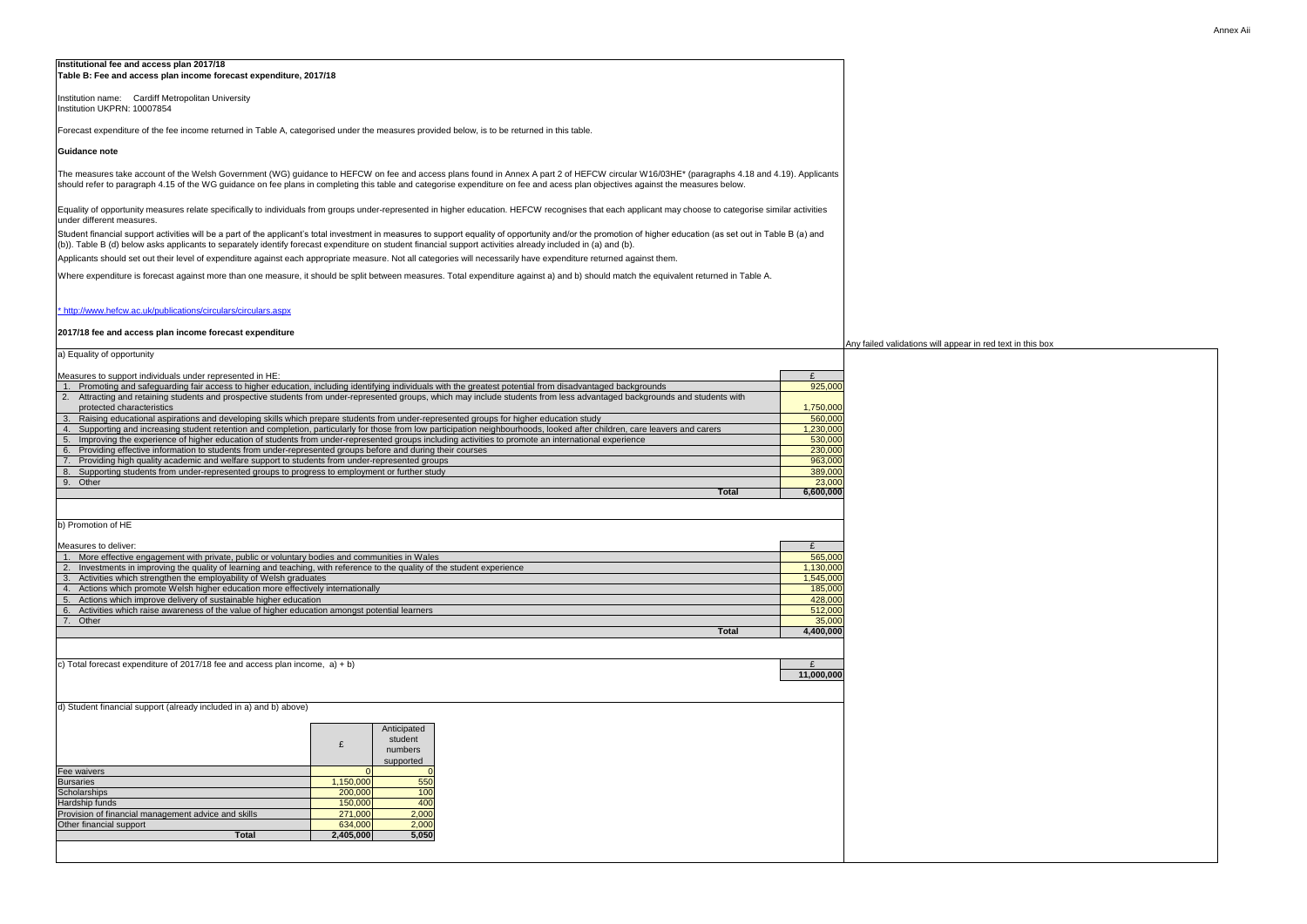#### **Institutional fee and access plan 2017/18 Table C: Fee levels and fee income for full-time undergraduate and PGCE (QTS) students under the new fee regime, 2017/18**

Institution name: Cardiff Metropolitan University Institution UKPRN: 10007854

- That you provide and control which are validated by another body but are not part of a franchise arrangement.
- That you provide, control and validate yourself.
- That you provide and control, that are validated by you, your parent or another body, where you are a subsidiary of that parent, and your parent is not including the course plane.

#### **Guidance note**

**Do include** information about courses:

**Do not include** information about courses:

| GCE (QTS) provision under the new fee regime.<br>average fee and overall fee income as that returned     |                           |                                                            |
|----------------------------------------------------------------------------------------------------------|---------------------------|------------------------------------------------------------|
| delivered under partnership arrangements is                                                              |                           |                                                            |
|                                                                                                          |                           |                                                            |
|                                                                                                          |                           |                                                            |
|                                                                                                          |                           |                                                            |
|                                                                                                          |                           |                                                            |
| not including the courses in their fee and access plan.                                                  |                           |                                                            |
|                                                                                                          |                           |                                                            |
|                                                                                                          |                           |                                                            |
|                                                                                                          |                           |                                                            |
|                                                                                                          |                           |                                                            |
| ss plan.                                                                                                 |                           |                                                            |
| r these years, then you should return data on this<br>arged a £9,000 tuition fee and one row of data for |                           |                                                            |
| e fields (qualification award and subject) are free text                                                 |                           |                                                            |
|                                                                                                          |                           |                                                            |
| ation years.                                                                                             |                           |                                                            |
|                                                                                                          |                           |                                                            |
|                                                                                                          |                           |                                                            |
|                                                                                                          |                           |                                                            |
|                                                                                                          |                           |                                                            |
|                                                                                                          |                           |                                                            |
|                                                                                                          |                           |                                                            |
|                                                                                                          |                           |                                                            |
|                                                                                                          |                           |                                                            |
| If Y, please provide name of validation                                                                  | Total                     |                                                            |
| body                                                                                                     | expected fee              |                                                            |
|                                                                                                          | income (no.<br>students x |                                                            |
|                                                                                                          | proposed                  |                                                            |
|                                                                                                          | $fee)$ £                  | Any failed validations will appear in red text in this box |
|                                                                                                          | 68,400                    |                                                            |
|                                                                                                          | 3,060,000                 |                                                            |
|                                                                                                          | 61,362,000                |                                                            |
|                                                                                                          |                           |                                                            |
|                                                                                                          |                           |                                                            |
|                                                                                                          |                           |                                                            |
|                                                                                                          |                           |                                                            |
|                                                                                                          |                           |                                                            |
|                                                                                                          |                           |                                                            |
|                                                                                                          |                           |                                                            |
|                                                                                                          |                           |                                                            |
|                                                                                                          |                           |                                                            |

- That you franchise out to another provider.
- That you provide on behalf of another provider via a franchise agreement.
- That you do not provide and that you validate only.
- That are delivered by a subsidiary, where you are the parent of that subsidiary, whether or not the subsidiary is submitting their own fee and access plan.

If you provide courses that have a year out, such as a year out on an industrial placement, or a year abroad, and different fee levels are charged for these ye table to reflect the different fee levels charged. For example, this might mean that you return one row of data for all courses and cohorts that are charged a £

This table should only be completed where you propose to charge different fees for different courses or cohorts, for full-time undergraduate and PGCE (QTS) Where different fees are charged for different courses or cohorts, the data on this table plus the data returned on Table D will in total give the same average to on Table A.

For each category included please provide details of your forecast student numbers.

You should categorise your provision into different fee levels by qualification aim and/or subject and/or year(s) of course as appropriate below. The fields (qu fields so if another grouping is more appropriate then please provide information on this grouping in these fields.

In completing the year(s) of course column, please specify all years that the fee applies to, for example, '1, 2' or 'All'. A '0' should be used for foundation year

For further guidance and definitions used in this table, please see Annex D of the guidance.

The guidance below gives the categories of courses for which information should and shouldn't be returned. Note that information about provision delivered collected in Table D.

| Row            | Proposed fee | Qualification aim                       | Subject             | Year(s) of       | <b>PGCE</b> | Forecast       | Is this      | If Y, please provide name of validation | Total        |
|----------------|--------------|-----------------------------------------|---------------------|------------------|-------------|----------------|--------------|-----------------------------------------|--------------|
|                |              | (or other grouping)                     | (or other grouping) | course           | (QTS)       | student        | provision    | body                                    | expected fee |
|                |              |                                         |                     |                  | Y/N?        | numbers used   | validated by |                                         | income (no.  |
|                |              |                                         |                     |                  |             | in calculation | another      |                                         | students x   |
|                |              |                                         |                     |                  |             | of average fee | body?        |                                         | proposed     |
|                |              |                                         |                     |                  |             |                | Y or N       |                                         | $fee)$ £     |
|                |              | <b>Students on a Sandwich Placement</b> |                     |                  |             |                |              |                                         |              |
|                | $1,800$ Year |                                         |                     |                  | 4N          | $38\vert N$    |              |                                         | 68,400       |
| 2 <sub>l</sub> |              | 9,000 PGCE Programmes                   |                     | $\overline{All}$ | $\vee$      | $340$ N        |              |                                         | 3,060,000    |
|                |              | All other Full-Time Undergraduate       |                     |                  |             |                |              |                                         |              |
| 3 <sup>l</sup> |              | 9,000 Programmes                        |                     | All              | N           | 6,818 N        |              |                                         | 61,362,000   |
| 4              |              |                                         |                     |                  |             |                |              |                                         |              |
| 5              |              |                                         |                     |                  |             |                |              |                                         |              |
| 6              |              |                                         |                     |                  |             |                |              |                                         |              |
|                |              |                                         |                     |                  |             |                |              |                                         |              |
| 8 <sup>1</sup> |              |                                         |                     |                  |             |                |              |                                         |              |
| 9              |              |                                         |                     |                  |             |                |              |                                         |              |
| 10             |              |                                         |                     |                  |             |                |              |                                         |              |
| 11             |              |                                         |                     |                  |             |                |              |                                         |              |
| 12             |              |                                         |                     |                  |             |                |              |                                         |              |
| 13             |              |                                         |                     |                  |             |                |              |                                         |              |
| 14             |              |                                         |                     |                  |             |                |              |                                         |              |
| 15             |              |                                         |                     |                  |             |                |              |                                         |              |
| 16             |              |                                         |                     |                  |             |                |              |                                         |              |

| Summary data                | FT UG      | <b>FT PGCE (QTS)</b> |
|-----------------------------|------------|----------------------|
| Total expected income       | 61,430,400 | 3,060,000            |
| Total expected student no.s | 6,856      | 340                  |
| Average fee                 | 8,960      | 9,000                |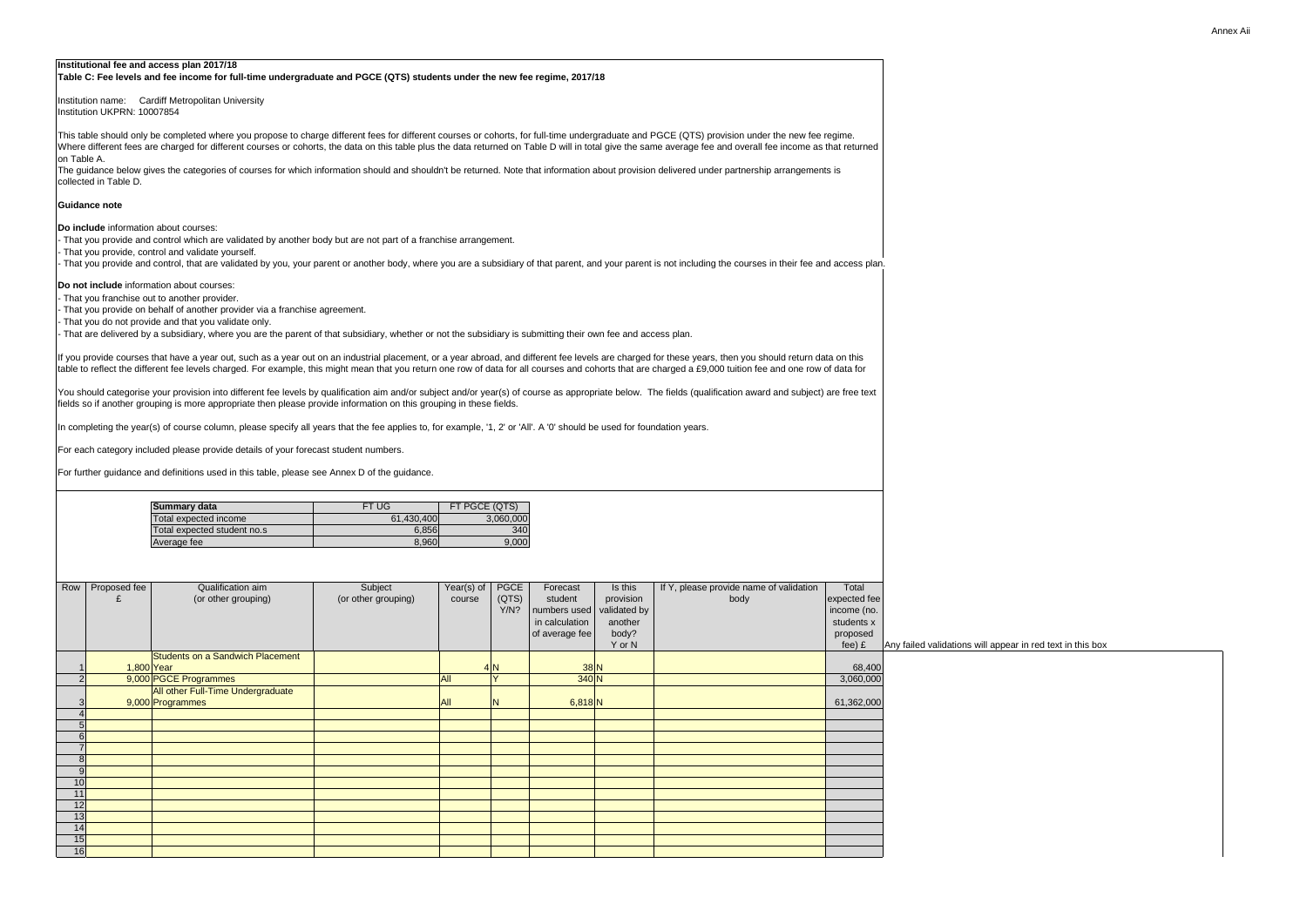|                                                                                                                             | Row   Proposed fee | Qualification aim   | Subject             | Year(s) of | PGCE  | Forecast                       | Is this      | If Y, please provide name of validation | Total              |                                                            |
|-----------------------------------------------------------------------------------------------------------------------------|--------------------|---------------------|---------------------|------------|-------|--------------------------------|--------------|-----------------------------------------|--------------------|------------------------------------------------------------|
|                                                                                                                             | £                  | (or other grouping) | (or other grouping) | course     | (QTS) | student                        | provision    | body                                    | expected fee       |                                                            |
|                                                                                                                             |                    |                     |                     |            | Y/N?  | numbers used                   | validated by |                                         | income (no.        |                                                            |
|                                                                                                                             |                    |                     |                     |            |       | in calculation                 | another      |                                         | students x         |                                                            |
|                                                                                                                             |                    |                     |                     |            |       | $\vert$ of average fee $\vert$ | body?        |                                         |                    |                                                            |
|                                                                                                                             |                    |                     |                     |            |       |                                | Y or N       |                                         | proposed<br>fee) £ | Any failed validations will appear in red text in this box |
| 17                                                                                                                          |                    |                     |                     |            |       |                                |              |                                         |                    |                                                            |
| $\overline{18}$                                                                                                             |                    |                     |                     |            |       |                                |              |                                         |                    |                                                            |
| 19                                                                                                                          |                    |                     |                     |            |       |                                |              |                                         |                    |                                                            |
| $\overline{20}$                                                                                                             |                    |                     |                     |            |       |                                |              |                                         |                    |                                                            |
| $\boxed{21}$                                                                                                                |                    |                     |                     |            |       |                                |              |                                         |                    |                                                            |
| $\overline{22}$                                                                                                             |                    |                     |                     |            |       |                                |              |                                         |                    |                                                            |
|                                                                                                                             |                    |                     |                     |            |       |                                |              |                                         |                    |                                                            |
|                                                                                                                             |                    |                     |                     |            |       |                                |              |                                         |                    |                                                            |
|                                                                                                                             |                    |                     |                     |            |       |                                |              |                                         |                    |                                                            |
|                                                                                                                             |                    |                     |                     |            |       |                                |              |                                         |                    |                                                            |
|                                                                                                                             |                    |                     |                     |            |       |                                |              |                                         |                    |                                                            |
|                                                                                                                             |                    |                     |                     |            |       |                                |              |                                         |                    |                                                            |
| $\begin{array}{r l}\n 23 \\ \hline\n 24 & 25 \\ \hline\n 26 & 27 \\ \hline\n 28 & 29 \\ \hline\n 30 & \n \end{array}$       |                    |                     |                     |            |       |                                |              |                                         |                    |                                                            |
|                                                                                                                             |                    |                     |                     |            |       |                                |              |                                         |                    |                                                            |
| $\overline{31}$                                                                                                             |                    |                     |                     |            |       |                                |              |                                         |                    |                                                            |
| 32                                                                                                                          |                    |                     |                     |            |       |                                |              |                                         |                    |                                                            |
| $\overline{33}$                                                                                                             |                    |                     |                     |            |       |                                |              |                                         |                    |                                                            |
| $\begin{array}{r} \hline 34 \\ \hline 35 \\ \hline 36 \end{array}$                                                          |                    |                     |                     |            |       |                                |              |                                         |                    |                                                            |
|                                                                                                                             |                    |                     |                     |            |       |                                |              |                                         |                    |                                                            |
|                                                                                                                             |                    |                     |                     |            |       |                                |              |                                         |                    |                                                            |
| $\begin{array}{r} \n \overline{\mathbf{37}} \\ 37 \\ \overline{\mathbf{38}} \\ 39 \\ \overline{\mathbf{40}} \\ \end{array}$ |                    |                     |                     |            |       |                                |              |                                         |                    |                                                            |
|                                                                                                                             |                    |                     |                     |            |       |                                |              |                                         |                    |                                                            |
|                                                                                                                             |                    |                     |                     |            |       |                                |              |                                         |                    |                                                            |
| $\overline{A}$                                                                                                              |                    |                     |                     |            |       |                                |              |                                         |                    |                                                            |
|                                                                                                                             |                    |                     |                     |            |       |                                |              |                                         |                    |                                                            |
| 42                                                                                                                          |                    |                     |                     |            |       |                                |              |                                         |                    |                                                            |
| 43                                                                                                                          |                    |                     |                     |            |       |                                |              |                                         |                    |                                                            |
| 44                                                                                                                          |                    |                     |                     |            |       |                                |              |                                         |                    |                                                            |
| 45                                                                                                                          |                    |                     |                     |            |       |                                |              |                                         |                    |                                                            |
| 46                                                                                                                          |                    |                     |                     |            |       |                                |              |                                         |                    |                                                            |
| 47                                                                                                                          |                    |                     |                     |            |       |                                |              |                                         |                    |                                                            |
| 48                                                                                                                          |                    |                     |                     |            |       |                                |              |                                         |                    |                                                            |
| 49                                                                                                                          |                    |                     |                     |            |       |                                |              |                                         |                    |                                                            |
| 50<br>51                                                                                                                    |                    |                     |                     |            |       |                                |              |                                         |                    |                                                            |
| 52                                                                                                                          |                    |                     |                     |            |       |                                |              |                                         |                    |                                                            |
| 53                                                                                                                          |                    |                     |                     |            |       |                                |              |                                         |                    |                                                            |
| 54                                                                                                                          |                    |                     |                     |            |       |                                |              |                                         |                    |                                                            |
| 55                                                                                                                          |                    |                     |                     |            |       |                                |              |                                         |                    |                                                            |
| 56                                                                                                                          |                    |                     |                     |            |       |                                |              |                                         |                    |                                                            |
| 57                                                                                                                          |                    |                     |                     |            |       |                                |              |                                         |                    |                                                            |
| 58                                                                                                                          |                    |                     |                     |            |       |                                |              |                                         |                    |                                                            |
| 59                                                                                                                          |                    |                     |                     |            |       |                                |              |                                         |                    |                                                            |
| 60                                                                                                                          |                    |                     |                     |            |       |                                |              |                                         |                    |                                                            |
| 61                                                                                                                          |                    |                     |                     |            |       |                                |              |                                         |                    |                                                            |
| 62                                                                                                                          |                    |                     |                     |            |       |                                |              |                                         |                    |                                                            |
| 63                                                                                                                          |                    |                     |                     |            |       |                                |              |                                         |                    |                                                            |
| 64                                                                                                                          |                    |                     |                     |            |       |                                |              |                                         |                    |                                                            |
| 65                                                                                                                          |                    |                     |                     |            |       |                                |              |                                         |                    |                                                            |
| 66                                                                                                                          |                    |                     |                     |            |       |                                |              |                                         |                    |                                                            |
| 67                                                                                                                          |                    |                     |                     |            |       |                                |              |                                         |                    |                                                            |
| 68                                                                                                                          |                    |                     |                     |            |       |                                |              |                                         |                    |                                                            |
| 69                                                                                                                          |                    |                     |                     |            |       |                                |              |                                         |                    |                                                            |
| $\overline{70}$                                                                                                             |                    |                     |                     |            |       |                                |              |                                         |                    |                                                            |
| 71                                                                                                                          |                    |                     |                     |            |       |                                |              |                                         |                    |                                                            |
| 72                                                                                                                          |                    |                     |                     |            |       |                                |              |                                         |                    |                                                            |
| 73                                                                                                                          |                    |                     |                     |            |       |                                |              |                                         |                    |                                                            |
| 74                                                                                                                          |                    |                     |                     |            |       |                                |              |                                         |                    |                                                            |
| 75                                                                                                                          |                    |                     |                     |            |       |                                |              |                                         |                    |                                                            |
| 76                                                                                                                          |                    |                     |                     |            |       |                                |              |                                         |                    |                                                            |
| 77                                                                                                                          |                    |                     |                     |            |       |                                |              |                                         |                    |                                                            |
| 78                                                                                                                          |                    |                     |                     |            |       |                                |              |                                         |                    |                                                            |
| 79                                                                                                                          |                    |                     |                     |            |       |                                |              |                                         |                    |                                                            |
| 80                                                                                                                          |                    |                     |                     |            |       |                                |              |                                         |                    |                                                            |
|                                                                                                                             |                    |                     |                     |            |       |                                |              |                                         |                    |                                                            |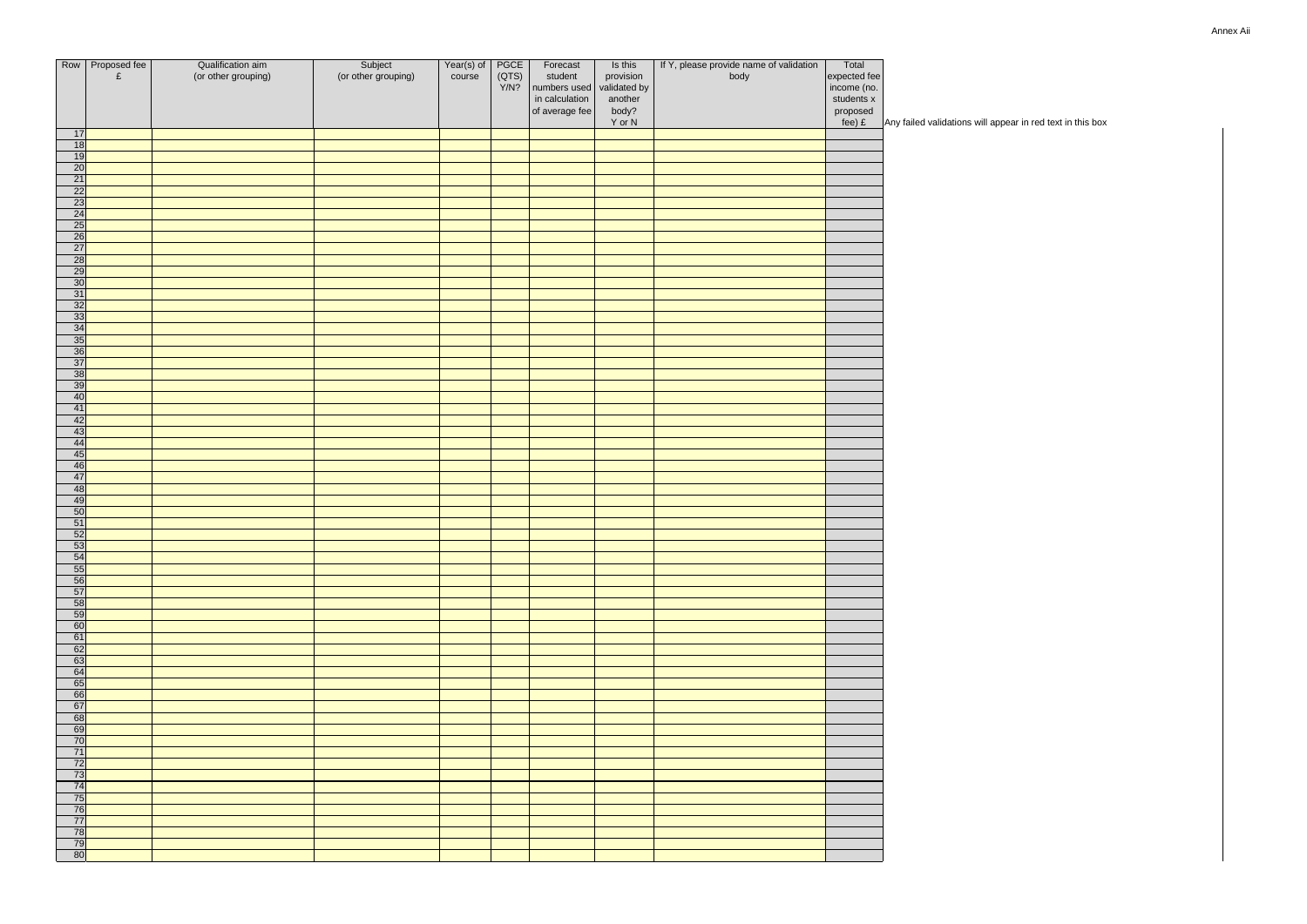| <b>Annex Aii</b> |
|------------------|
|------------------|

|                 | Row   Proposed fee | Qualification aim   | Subject             | Year(s) of | PGCE  | Forecast                  | Is this   | If Y, please provide name of validation | Total        |                                                            |
|-----------------|--------------------|---------------------|---------------------|------------|-------|---------------------------|-----------|-----------------------------------------|--------------|------------------------------------------------------------|
|                 | £                  | (or other grouping) | (or other grouping) | course     | (QTS) | student                   | provision | body                                    | expected fee |                                                            |
|                 |                    |                     |                     |            | Y/N?  | numbers used validated by |           |                                         | income (no.  |                                                            |
|                 |                    |                     |                     |            |       | in calculation            | another   |                                         | students x   |                                                            |
|                 |                    |                     |                     |            |       |                           |           |                                         |              |                                                            |
|                 |                    |                     |                     |            |       | of average fee            | body?     |                                         | proposed     |                                                            |
|                 |                    |                     |                     |            |       |                           | Y or N    |                                         | $fee)$ £     | Any failed validations will appear in red text in this box |
| 81              |                    |                     |                     |            |       |                           |           |                                         |              |                                                            |
| 82              |                    |                     |                     |            |       |                           |           |                                         |              |                                                            |
| 83              |                    |                     |                     |            |       |                           |           |                                         |              |                                                            |
| 84              |                    |                     |                     |            |       |                           |           |                                         |              |                                                            |
| 85              |                    |                     |                     |            |       |                           |           |                                         |              |                                                            |
| 86              |                    |                     |                     |            |       |                           |           |                                         |              |                                                            |
| 87              |                    |                     |                     |            |       |                           |           |                                         |              |                                                            |
| 88              |                    |                     |                     |            |       |                           |           |                                         |              |                                                            |
| 89              |                    |                     |                     |            |       |                           |           |                                         |              |                                                            |
| $\overline{90}$ |                    |                     |                     |            |       |                           |           |                                         |              |                                                            |
| 91              |                    |                     |                     |            |       |                           |           |                                         |              |                                                            |
| 92              |                    |                     |                     |            |       |                           |           |                                         |              |                                                            |
| 93              |                    |                     |                     |            |       |                           |           |                                         |              |                                                            |
| 94              |                    |                     |                     |            |       |                           |           |                                         |              |                                                            |
| 95              |                    |                     |                     |            |       |                           |           |                                         |              |                                                            |
| 96              |                    |                     |                     |            |       |                           |           |                                         |              |                                                            |
| 97              |                    |                     |                     |            |       |                           |           |                                         |              |                                                            |
| 98              |                    |                     |                     |            |       |                           |           |                                         |              |                                                            |
| 99              |                    |                     |                     |            |       |                           |           |                                         |              |                                                            |
| 100             |                    |                     |                     |            |       |                           |           |                                         |              |                                                            |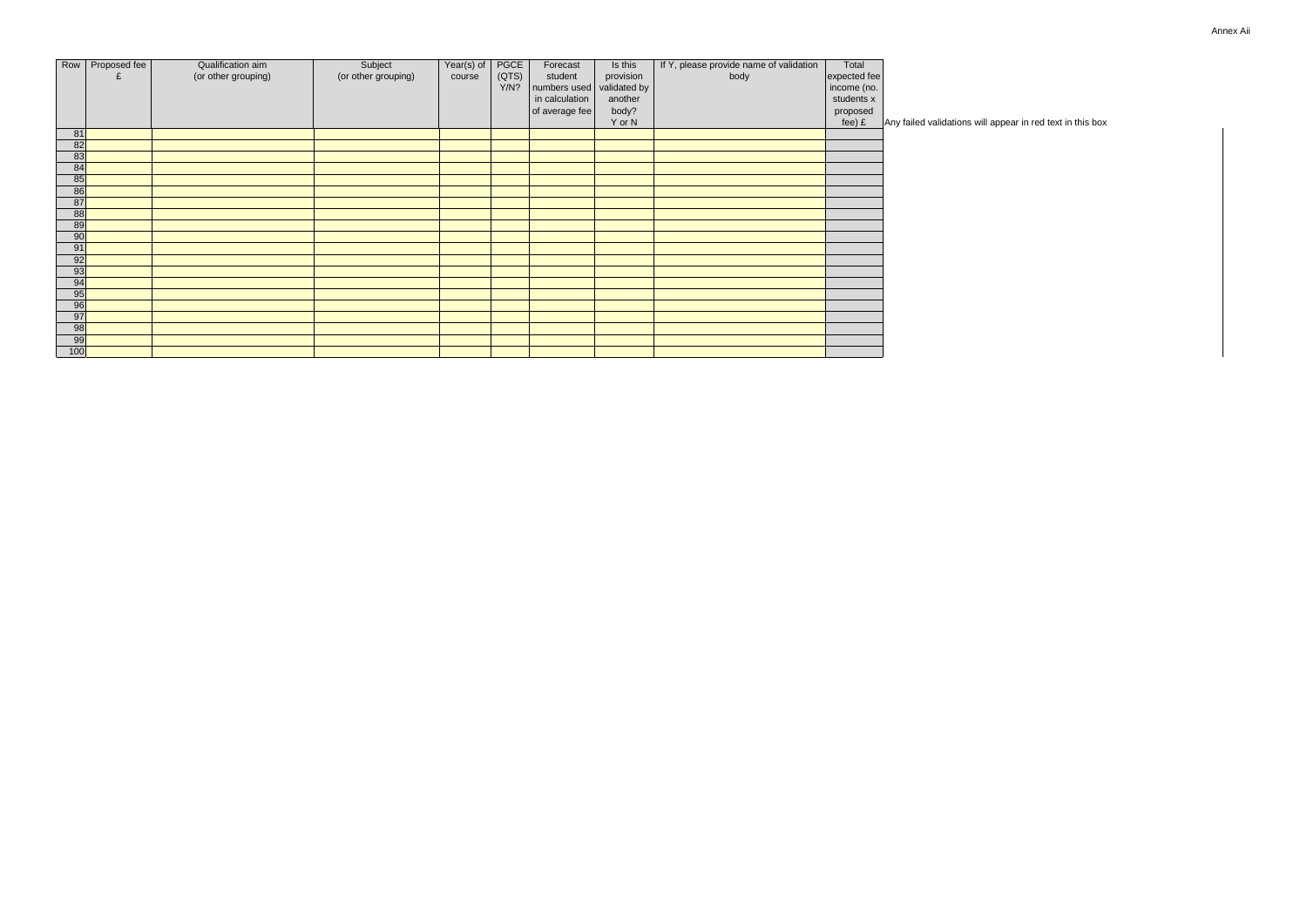Annex Aii

will appear in red text in this box

#### **Institutional fee and access plan 2017/18**

Institution name: Cardiff Metropolitan University Institution UKPRN: 10007854

This table should be completed by all providers who franchise out to other providers that are charities or are parents of subsidiaries that are not submitting their own fee and access plan, for full-time undergraduate and should be completed only where the other provider or the subsidiary is in the UK and the students are based in the UK. Where different fees are charged for different courses, the data on this table plus the data returned on Table C will in total give the same average fee and overall fee income as that returned on Table A. Where the fee lev

**Table D: Fee levels and fee income for full-time undergraduate and PGCE (QTS) students under the new fee regime for partnership provision based in the UK, 2017/18**

#### **Guidance note**

**Do include** information about courses:

- That you franchise out to another charitable provider.

- That are delivered by a charitable subsidiary, where you are the parent of that subsidiary, and the subsidiary is not submitting their own fee and access plan.

**Do not include** information about courses:

- That you provide on behalf of another provider via a franchise agreement.

- That you provide and control which are validated by another body but are not part of a franchise arrangement.

- That you provide, control and validate yourself.

- That you provide and control, that are validated by you, your parent or another body, where you are a subsidiary of that parent.

- That you do not provide and that you validate only. - That are delivered by a subsidiary, where you are the parent of that subsidiary, and the subsidiary is submitting their own fee and access plan.

- That you franchise out to another non-charitable provider.

- That are delivered by a non-charitable subsidiary, where you are the parent of that subsidiary, and the subsidiary is not submitting their own fee and access plan.

In completing the year(s) of course column, please specify all years that the fee applies to, for example, '1, 2' or 'All'. A '0' should be used for foundation years.

Where partnership agreements have been signed before 1 September 2015 please confirm that they include an addendum confirming the provision is covered under the HE Act.

For further guidance and definitions used in this table, please see Annex D of the guidance.

The guidance below gives the categories of courses for which information should and shouldn't be returned. new fee regime, as indicated on Table A, the fee levels returned on this table will all be equal and the same as the fee level returned on Table A.

| Row             | Partner name                                       | Partner address                                                                                            | Please<br>confirm<br>that the<br>partner is<br>a charity<br>$(\checkmark)$ | Qualification aim<br>Please select from drop down list | Course title                                                            | PGCE (QTS)<br>Y/N?      | Date of<br>partnership<br>agreement | Addendum<br>confirmed<br>Provision<br>DD/MM/YYYY   covered under<br><b>HE Act</b><br>Y or N | Year(s) of<br>course     | Forecast<br>number of<br>students used<br>in calculation<br>of average fee | Proposed fee   | Total<br>expected<br>fee income<br>(no.<br>students x<br>proposed |                          |
|-----------------|----------------------------------------------------|------------------------------------------------------------------------------------------------------------|----------------------------------------------------------------------------|--------------------------------------------------------|-------------------------------------------------------------------------|-------------------------|-------------------------------------|---------------------------------------------------------------------------------------------|--------------------------|----------------------------------------------------------------------------|----------------|-------------------------------------------------------------------|--------------------------|
|                 |                                                    |                                                                                                            |                                                                            |                                                        |                                                                         |                         |                                     |                                                                                             |                          |                                                                            |                | fee)                                                              | Any failed validations w |
|                 | <b>Bridgend College</b>                            | Bridgend College, Arts Academy, 45 Penarth Road y                                                          |                                                                            | $(a)$ a first degree                                   | <b>BA (Hons) Photographic Practice</b>                                  |                         | 08/05/2014 Y                        |                                                                                             |                          | 10 <sup>1</sup>                                                            | 8,000          | 80,000                                                            |                          |
|                 | 2 Bridgend College                                 | Bridgend College, Queens Road Campus, Queens y                                                             |                                                                            | $(a)$ a first degree                                   | <b>BA (Hons) Photographic Practice</b>                                  |                         | 08/05/2014 Y                        |                                                                                             |                          |                                                                            | 7,500          | 60,000                                                            |                          |
|                 | <b>3</b> Bridgend College                          | Bridgend College, Arts Academy, 45 Penarth Road y                                                          |                                                                            | $(a)$ a first degree                                   | <b>BA (Hons) Photographic Practice</b>                                  |                         | 08/05/2014 Y                        |                                                                                             |                          |                                                                            | 7,500          | 52,500                                                            |                          |
|                 | 4 Bridgend College                                 | Bridgend College, Queens Road Campus, Queens y                                                             |                                                                            | $(a)$ a first degree                                   | <b>BSc (Hons) Social Work</b>                                           | $\overline{\mathsf{N}}$ | 08/05/2014 Y                        |                                                                                             |                          | 15                                                                         | 8,000          | 120,000                                                           |                          |
|                 | 5 Bridgend College                                 | Bridgend College, Arts Academy, 45 Penarth Road y                                                          |                                                                            | $(a)$ a first degree                                   | <b>BSc (Hons) Social Work</b>                                           | <b>N</b>                | 08/05/2014 Y                        |                                                                                             |                          | 12                                                                         | 7,500          | 90,000                                                            |                          |
|                 | 6 Bridgend College                                 | Bridgend College, Queens Road Campus, Queens y                                                             |                                                                            | $(a)$ a first degree                                   | <b>BSc (Hons) Social Work</b>                                           | <b>N</b>                | 08/05/2014 Y                        |                                                                                             |                          |                                                                            | 7,500          | 67,500                                                            |                          |
|                 | 7Bridgend College                                  | Bridgend College, Pencoed Campus, Pencoed, CF y                                                            |                                                                            | $(e)$ an HND                                           | <b>HND Sport Performance and Coachin N</b>                              |                         | 08/05/2014 Y                        |                                                                                             | <b>All</b>               | 30 <sup>2</sup>                                                            | 7,500          | 225,000                                                           |                          |
|                 | 8 Bridgend College                                 | Bridgend College, Pencoed Campus, Pencoed, CFly                                                            |                                                                            | an HNC                                                 | <b>HNC Sport Performance and Coachin N</b>                              |                         | 08/05/2014 Y                        |                                                                                             | All                      |                                                                            | 7,500          |                                                                   |                          |
|                 | 9 <b>Bridgend College</b>                          | Bridgend College, Cowbridge Road, Bridgend, CF3 y                                                          |                                                                            | $(e)$ an HND                                           | <b>HND Tourism, Hospitality and Events N</b>                            |                         | 08/05/2014 Y                        |                                                                                             | <b>All</b>               |                                                                            | 7,500<br>7,500 | 60,000                                                            |                          |
|                 | 10 Bridgend College                                | Bridgend College, Cowbridge Road, Bridgend, CF3y                                                           |                                                                            | an HNC                                                 | <b>HNC Tourism, Hospitality and Events N</b>                            |                         | 08/05/2014 Y                        |                                                                                             | <b>All</b>               | 14                                                                         | 7,500          |                                                                   |                          |
|                 | 11 Bridgend College                                | Bridgend College, Cowbridge Road, Bridgend, CF3 y                                                          |                                                                            | $(e)$ an HND<br>$(f)$ an HNC                           | <b>HND Hospitality and Events ManagemN</b>                              |                         | 08/05/2014 Y<br>08/05/2014 Y        |                                                                                             | <b>All</b><br><b>All</b> |                                                                            | 7,500          | 105,000                                                           |                          |
|                 | 12 Bridgend College<br>13 Cardiff and Vale College | Bridgend College, Cowbridge Road, Bridgend, CF3y<br>Cardiff and Vale College, Cardiff International Sporly |                                                                            | $(e)$ an HND                                           | <b>HNC Hospitality and Events ManagemN</b><br><b>HND Sport Coaching</b> |                         | 01/11/2013                          |                                                                                             | <b>All</b>               | 19                                                                         | 7,500          | 142,500                                                           |                          |
|                 | 14 Cardiff and Vale College                        | Cardiff and Vale College, Cardiff International Sporty                                                     |                                                                            | $(f)$ an HNC                                           | <b>HNC Sport Coaching</b>                                               | <b>N</b>                | 01/11/2013                          |                                                                                             | <b>All</b>               |                                                                            | 7,500          |                                                                   |                          |
|                 | 15 Cardiff and Vale College                        | Cardiff and Vale College, Barry Campus, Vale of Gly                                                        |                                                                            | (c) a foundation degree                                | <b>FdA Ceramics</b>                                                     | <b>N</b>                | 01/11/2013                          |                                                                                             | <b>All</b>               |                                                                            | 7,500          | 45,000                                                            |                          |
|                 | 16 Cardiff and Vale College                        | Cardiff and Vale College, Barry Campus, Vale of Gly                                                        |                                                                            | $(c)$ a foundation degree                              | <b>FdA Contemporary Textile Practice</b>                                |                         | 01/11/2013                          |                                                                                             | <b>All</b>               |                                                                            | 7,500          | 45,000                                                            |                          |
|                 | 17 Cardiff and Vale College                        | Cardiff and Vale College, Barry Campus, Vale of Gly                                                        |                                                                            | $(c)$ a foundation degree                              | <b>FdA Graphic Communication</b>                                        |                         | 01/11/2013                          |                                                                                             | <b>All</b>               |                                                                            | 7,500          | 60,000                                                            |                          |
|                 | 18 Cardiff and Vale College                        | Cardiff and Vale College, City Centre Campus, Duny                                                         |                                                                            | $(e)$ an HND                                           | <b>HND Coaching and Performance (FogN</b>                               |                         | 01/11/2013                          |                                                                                             | <b>All</b>               |                                                                            | 7,500          | 105,000                                                           |                          |
|                 | 19 Cardiff and Vale College                        | Cardiff and Vale College, City Centre Campus, Duny                                                         |                                                                            | $(f)$ an HNC                                           | <b>HNC Coaching and Performance (FooN</b>                               |                         | 01/11/2013                          |                                                                                             | <b>All</b>               |                                                                            | 7,500          |                                                                   |                          |
|                 | 20 Cardiff and Vale College                        | Cardiff and Vale College, City Centre Campus, Duny                                                         |                                                                            | $(c)$ a foundation degree                              | <b>FdA Product Design</b>                                               |                         | 01/11/2013                          |                                                                                             | All                      | 27                                                                         | 7,500          | 202,500                                                           |                          |
|                 | 21 Bridgend College                                | Bridgend College, Cowbridge Road, Bridgend, CF3y                                                           |                                                                            | $(c)$ a foundation degree                              | <b>FdA Applied Art and Design</b>                                       |                         | 01/11/2013                          |                                                                                             | <b>All</b>               |                                                                            | 7,500          |                                                                   |                          |
|                 | 22 Bridgend College                                | Bridgend College, Cowbridge Road, Bridgend, CF3y                                                           |                                                                            | $\vert$ (c) a foundation degree                        | $FIGSc$ Food Science and Technology $ n $                               |                         | 01/11/2013                          |                                                                                             | <b>All</b>               |                                                                            | 7,500          |                                                                   |                          |
|                 | 23 Cardiff and Vale College                        | Cardiff and Vale College, Cardiff International Sporty                                                     |                                                                            | $(e)$ an HND                                           | <b>HND Sport Coaching and Performanc</b> <sup>n</sup>                   |                         | 01/11/2013                          |                                                                                             | All                      | 11                                                                         | 7,500          | 82,500                                                            |                          |
| 24              |                                                    |                                                                                                            |                                                                            |                                                        |                                                                         |                         |                                     |                                                                                             |                          |                                                                            |                |                                                                   |                          |
| 25              |                                                    |                                                                                                            |                                                                            |                                                        |                                                                         |                         |                                     |                                                                                             |                          |                                                                            |                |                                                                   |                          |
| 26              |                                                    |                                                                                                            |                                                                            |                                                        |                                                                         |                         |                                     |                                                                                             |                          |                                                                            |                |                                                                   |                          |
| 27              |                                                    |                                                                                                            |                                                                            |                                                        |                                                                         |                         |                                     |                                                                                             |                          |                                                                            |                |                                                                   |                          |
| 28              |                                                    |                                                                                                            |                                                                            |                                                        |                                                                         |                         |                                     |                                                                                             |                          |                                                                            |                |                                                                   |                          |
| 29              |                                                    |                                                                                                            |                                                                            |                                                        |                                                                         |                         |                                     |                                                                                             |                          |                                                                            |                |                                                                   |                          |
| 30              |                                                    |                                                                                                            |                                                                            |                                                        |                                                                         |                         |                                     |                                                                                             |                          |                                                                            |                |                                                                   |                          |
| 31              |                                                    |                                                                                                            |                                                                            |                                                        |                                                                         |                         |                                     |                                                                                             |                          |                                                                            |                |                                                                   |                          |
| $\overline{32}$ |                                                    |                                                                                                            |                                                                            |                                                        |                                                                         |                         |                                     |                                                                                             |                          |                                                                            |                |                                                                   |                          |
| 33              |                                                    |                                                                                                            |                                                                            |                                                        |                                                                         |                         |                                     |                                                                                             |                          |                                                                            |                |                                                                   |                          |

| <b>Summary data</b>         | FT UG    | FT PGCE (QTS) |
|-----------------------------|----------|---------------|
| Total expected income       | ,542,500 |               |
| Total expected student no.s | 204      |               |
| Average fee                 | 7,561    |               |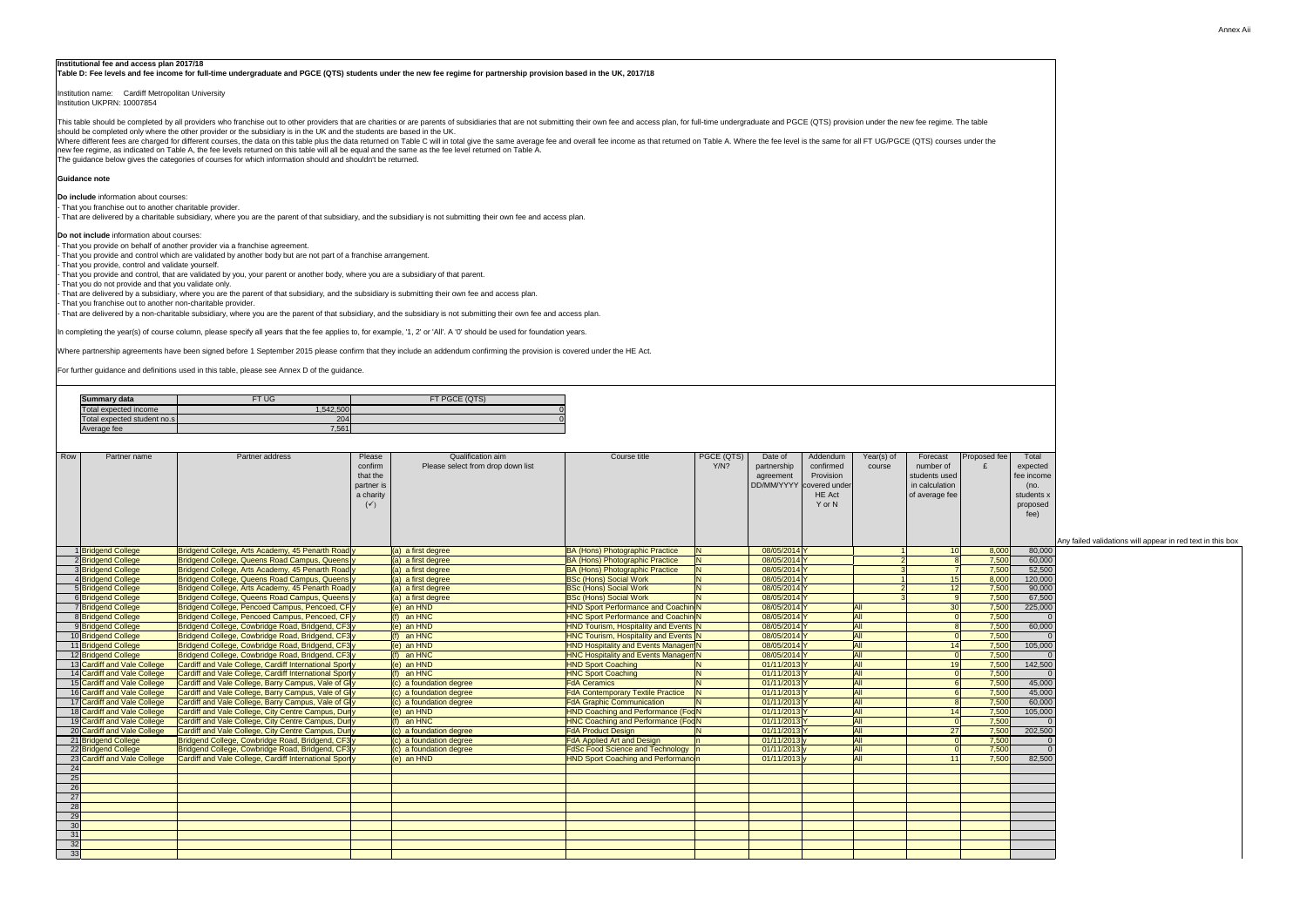Annex Aii

appear in red text in this box

| Row                         | Partner name | Partner address | Please<br>confirm<br>that the<br>partner is<br>a charity<br>$(\checkmark)$ | Qualification aim<br>Please select from drop down list | Course title | PGCE (QTS)<br>Y/N? | Date of<br>partnership<br>agreement | Addendum<br>confirmed<br>Provision<br>DD/MM/YYYY covered under<br><b>HE Act</b><br>Y or N | Year(s) of<br>course | Forecast<br>number of<br>students used<br>in calculation<br>of average fee | Proposed fee | Total<br>expected<br>fee income<br>(no.<br>students x<br>proposed<br>fee) |                               |
|-----------------------------|--------------|-----------------|----------------------------------------------------------------------------|--------------------------------------------------------|--------------|--------------------|-------------------------------------|-------------------------------------------------------------------------------------------|----------------------|----------------------------------------------------------------------------|--------------|---------------------------------------------------------------------------|-------------------------------|
|                             |              |                 |                                                                            |                                                        |              |                    |                                     |                                                                                           |                      |                                                                            |              |                                                                           | Any failed validations will a |
| $\frac{34}{35}$             |              |                 |                                                                            |                                                        |              |                    |                                     |                                                                                           |                      |                                                                            |              |                                                                           |                               |
|                             |              |                 |                                                                            |                                                        |              |                    |                                     |                                                                                           |                      |                                                                            |              |                                                                           |                               |
| $\overline{36}$             |              |                 |                                                                            |                                                        |              |                    |                                     |                                                                                           |                      |                                                                            |              |                                                                           |                               |
| $\overline{37}$             |              |                 |                                                                            |                                                        |              |                    |                                     |                                                                                           |                      |                                                                            |              |                                                                           |                               |
| $\overline{38}$             |              |                 |                                                                            |                                                        |              |                    |                                     |                                                                                           |                      |                                                                            |              |                                                                           |                               |
| $\overline{39}$             |              |                 |                                                                            |                                                        |              |                    |                                     |                                                                                           |                      |                                                                            |              |                                                                           |                               |
| 40                          |              |                 |                                                                            |                                                        |              |                    |                                     |                                                                                           |                      |                                                                            |              |                                                                           |                               |
| 41                          |              |                 |                                                                            |                                                        |              |                    |                                     |                                                                                           |                      |                                                                            |              |                                                                           |                               |
| 42                          |              |                 |                                                                            |                                                        |              |                    |                                     |                                                                                           |                      |                                                                            |              |                                                                           |                               |
| 43                          |              |                 |                                                                            |                                                        |              |                    |                                     |                                                                                           |                      |                                                                            |              |                                                                           |                               |
| 44                          |              |                 |                                                                            |                                                        |              |                    |                                     |                                                                                           |                      |                                                                            |              |                                                                           |                               |
| 45                          |              |                 |                                                                            |                                                        |              |                    |                                     |                                                                                           |                      |                                                                            |              |                                                                           |                               |
| 46                          |              |                 |                                                                            |                                                        |              |                    |                                     |                                                                                           |                      |                                                                            |              |                                                                           |                               |
| 47                          |              |                 |                                                                            |                                                        |              |                    |                                     |                                                                                           |                      |                                                                            |              |                                                                           |                               |
| 48                          |              |                 |                                                                            |                                                        |              |                    |                                     |                                                                                           |                      |                                                                            |              |                                                                           |                               |
| 49                          |              |                 |                                                                            |                                                        |              |                    |                                     |                                                                                           |                      |                                                                            |              |                                                                           |                               |
| $\overline{\phantom{0}}$ 50 |              |                 |                                                                            |                                                        |              |                    |                                     |                                                                                           |                      |                                                                            |              |                                                                           |                               |